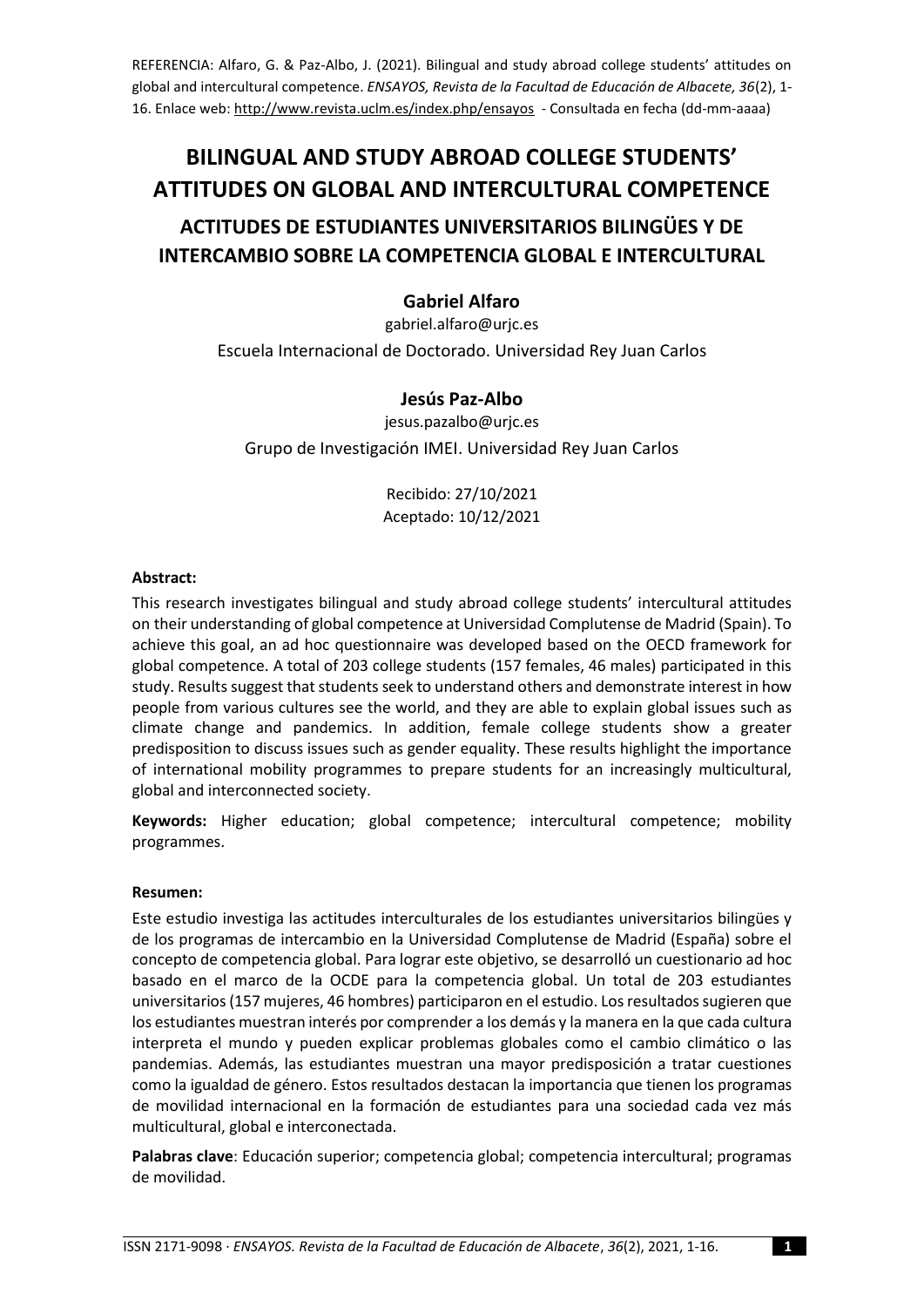#### **1. Introduction**

The number of international higher education students worldwide has increased in the past two decades from 2 million in 1999 to 5 million in 2016 (OECD, 2018). Studying abroad has become a unique experience for higher education students and has received more attention in recent years in which Europe has become a major region of origin of international students, second to Asia (OECD, 2018). Countries such as Spain has been a popular destination for Erasmus+ students ahead of Germany and the United Kingdom since 2001 (Perez-Encinas, Howard, Rumbley & de Wit, 2017). Although the Erasmus programme is helping to create social cohesion between countries and promoting academic exchanges in the European Union (EU) and other countries (Perez-Encinas et al., 2017), several studies argue for global competence to foster cultural awareness and respectful interrelationships in increasingly diverse societies (Boix & Jackson, 2021; Coatsworth, 2004; UNESCO, 2015). The EU's plan calls for skills to be cultivated at various levels, and as envisioned in the Common European Framework of Reference for Languages, citizens are encouraged to develop plurilingual competences so they can be competent in several languages in all contexts and with all interlocutors. Increasingly, the world seeks to develop multilingual citizens and the Council of Europe language education policies aim to facilitate plurilingualism, linguistic diversity, mutual understanding, democratic citizenship and social cohesion (Council of Europe, 2006).

With these skills to be promoted, they are not without controversies as there is no consensus among experts about how to actually implement them. Moreover, globalisation and today's knowledge economies are posing challenges for education systems (Arnove, Torres & Franz, 1999). As Gupta (2020, p. 44) argues "the globalization of education can have a critical impact on core educational decisions". Moreover, it can facilitate deep learning and students' learning strategies for students in today's classrooms.

#### **2. Theoretical framework**

Global competence is defined as knowledge and understanding of global and intercultural issues, attitudes of openness, global mentality, responsibility, and provisions in favour of collective well-being and sustainable development (Sälzer & Roczen, 2018). Understanding the attitudes of international students about global competence in European university environments can help higher education institutions that invest more resources and focus on study abroad programmes or promote more mobility programmes. Previous studies (Deardorff, 2008, 2009, 2011; UNESCO, 2016) have also indicated the importance of intercultural understanding in relation to the effectiveness of interculturality in education courses to analyse the attitude of college students about what global competence actually is.

According to Diamond, Walkley, Forbes, Hughes and Sheen (2011), international student mobility is one of the most important ways to build global competencies such as the "ability to work collaboratively; communication (both speaking and listening); drive and resilience; and embracing multiple perspectives" (European Commission, 2018, p. 7). Furthermore, as Souto-Otero et al. (2019) suggest, tertiary mobility programmes have an impact on learning and competence development "in terms of improved linguistic skills and a range of 'soft skills' including learning to learn, problem-solving, communication skills and intercultural skills and awareness" (p. 15). Thus, international students need to acquire the skills and competences needed in a society that is progressively mobile and multicultural (European Commission, 2018).

Global competence is viewed as a multifaceted capacity, specifically a provision that people have to understand and act in the world regarding issues of local, regional and global importance. It is about getting young people to acquire the competence to interpret the world through the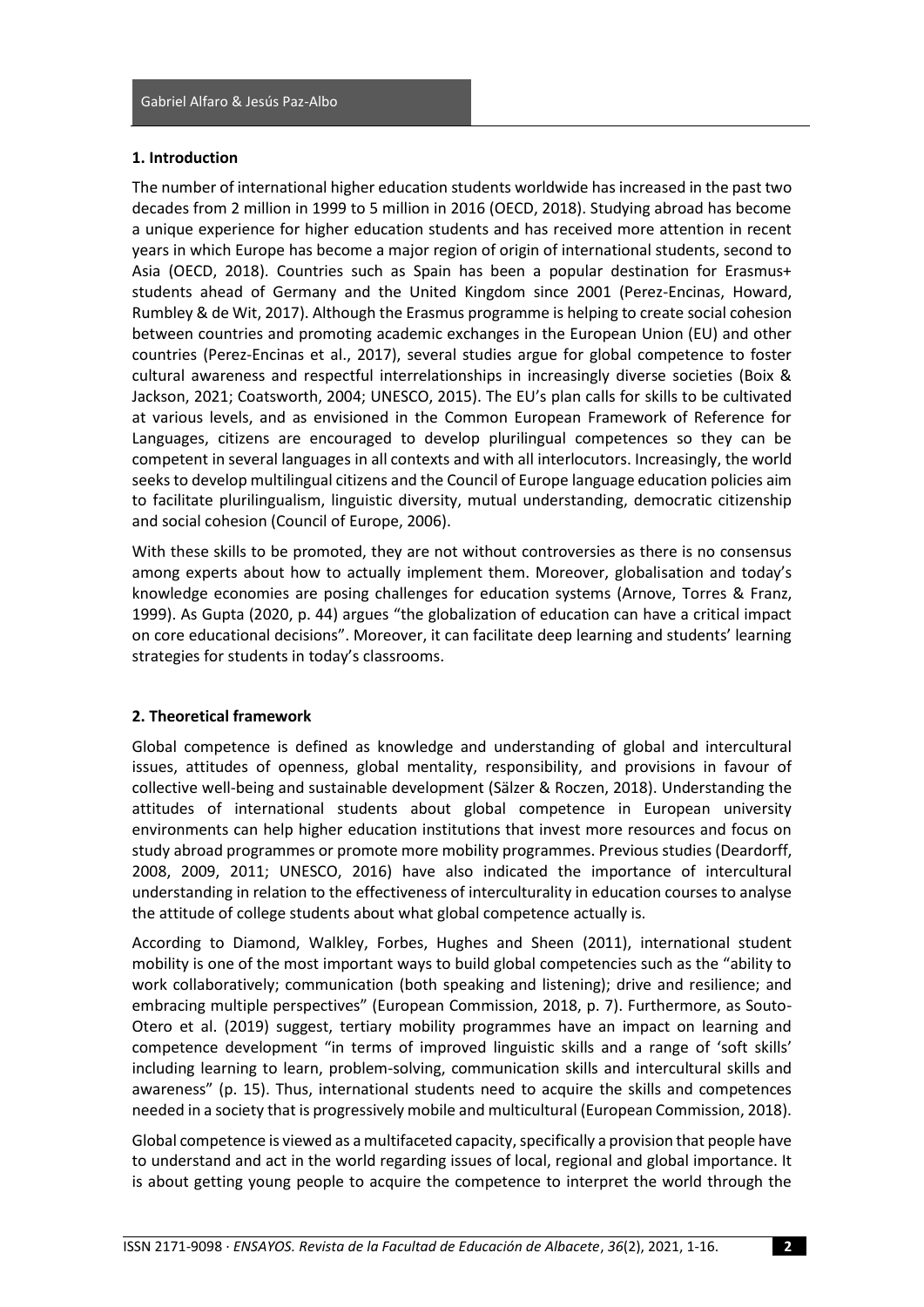disciplines they learn, which implies reviewing how we teach those disciplines and teaching them as lenses to the world (Boix & Jackson, 2021). Yet, Scizek (2015) argues that it is time to consider these students in more dynamic terms, noting that they are part of a "global cultural flow" (Singh & Doherty, 2004) that is shaped by global economic conditions and their own cultural and linguistic lived experiences. As Souto-Otero et al. (2019) note, Erasmus students overall are motivated to experience life abroad, improve their language and soft skills, expand their social network and improve their career chances. Therefore, it is helpful to examine higher education approaches in various cultural contexts, since they may enhance global competence and interculturality. Ultimately, as Martín (2017) states, universities are trying to position themselves in a globalized world and Spanish higher education institutions face the challenge of preparing students for a competitive international and internationalised world (Rumbley, 2010).

Major European cities are attractive for their cosmopolitanism, as sites that serve financial hubs with access to companies and flagship universities. Spain, in particular, has a high interest in attracting students throughout its national territory, and Madrid is a popular destination city for international students (Medina, 2019). Moreover, Madrid, as a global city, can provide a unique insight analysing the perceptions of global competence in diverse tertiary mobility students in a major European Union city.

There is a lack of studies exploring international higher education student's conceptualisation and attitudes of interculturality and global competence in universities in Spain. Some existing studies focus on interventions of the mobility students in the European arena (Dervin & Härkönen, 2017), on the impact of studying abroad and student mobility on the development of transversal skills (Álamo Vera, Hernández-López, Ballesteros-Rodríguez & Saá-Pérez, 2020) and on employability (Brandenburg et al., 2014). Thus, the purpose of this study is to uncover the attitudes of bilingual and Erasmus Mundus students towards global competence at one of the oldest research public institutions of higher education in the world, Universidad Complutense de Madrid (UCM). A secondary purpose is to ascertain how they understand and critically analyse intercultural and global issues. In order to do so, the following research questions were addressed:

- In what ways do bilingual and Erasmus Mundus students describe themselves as globally competent?
- How important is gender in the way students describe themselves globally competent?
- What factors contribute to the development of global competence attitudes and skills among students?
- What is the role of bilingualism and multilingualism in the development of global competence among students?

## **3. Materials and methods**

#### **3.1 Research design**

A quantitative survey design was embraced to help understand the global competence and intercultural awareness attitudes of tertiary mobility international students at UCM in Spain. The study that was carried out used www.encuestafacil.com as a technology provider (powered by encuestafacil.com) and data were collected using an online questionnaire. The procedures of this research were approved by the Ethics Research Committee of Universidad Rey Juan Carlos, as project 2404201909419.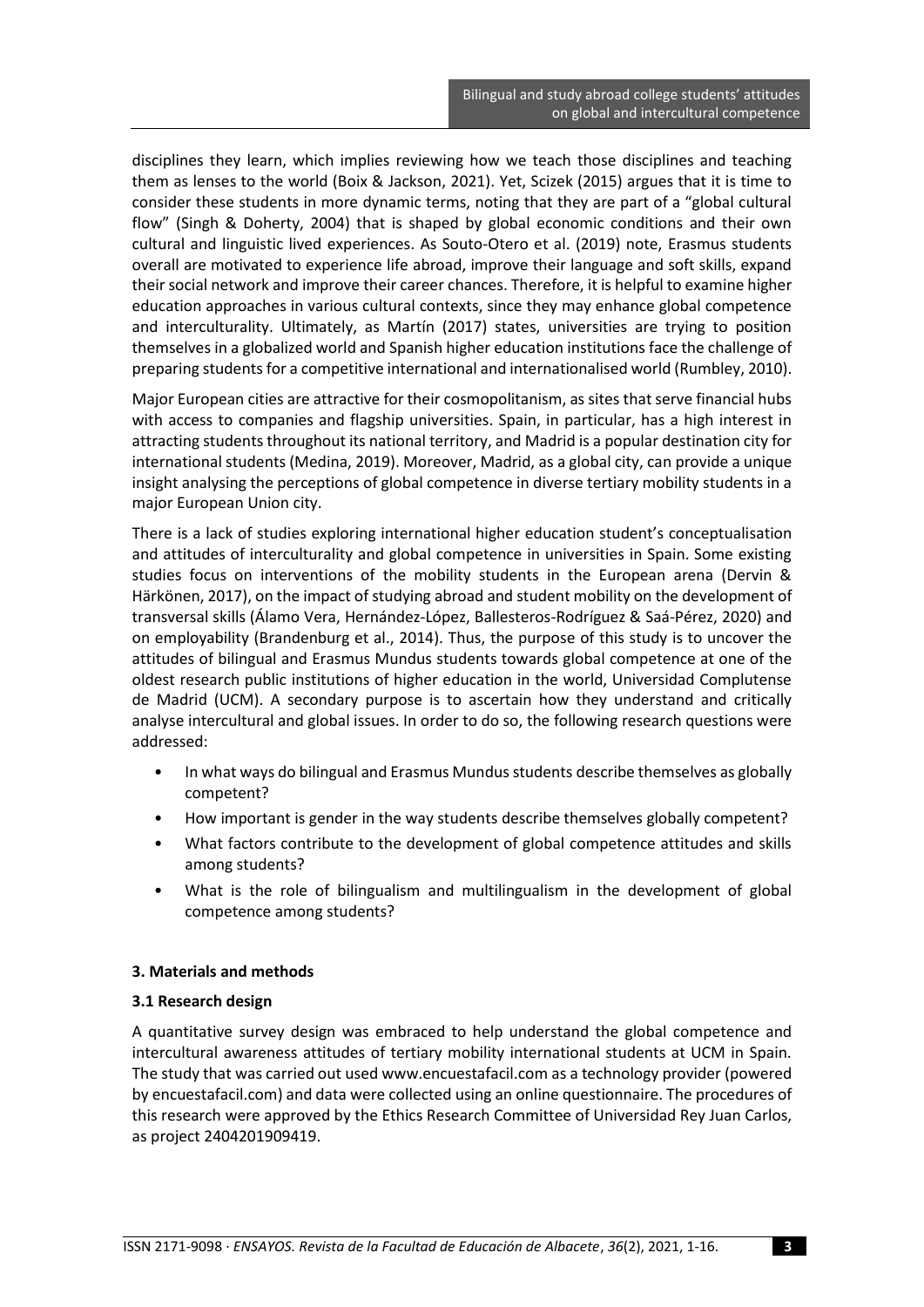#### **3.2 Questionnaire development**

An ad hoc questionnaire was designed to determine how students self-assess for global competence. This questionnaire was designed based on the 2019 OECD framework for global competence, and includes questions about knowledge, awareness and dispositions towards issues of poverty, global issues such as pandemics, their behaviours and impacts on other countries, climate change and gender equality among other factors. The final version of the questionnaire consists of 70 items: four biographical items, 41 items rated on a 4-point Likert scale, 22 dichotomous items (yes/no) and three language competency items. A reliability analysis was carried out comprising the 41 scale items, and Cronbach's alpha showed the questionnaire has a very good internal consistency ( $\alpha$  = .867).

#### **3.3 Participants**

The participants were selected using a self-selection sampling technique. The main investigator invited UCM to participate in November 2019, following ethical guidelines and making it clear what the study involved, and the type of participant required. Some UCM professors were encouraged to ask their bilingual and Erasmus Mundus study abroad students to participate in the study. A total of 203 students attending UCM during the academic year 2019-2020 completed the online questionnaire. The participants were aged 19 to 33, and the mean age of these students was 21.97 (*SD* = 1.71). A hundred fifty-seven were female students (*M* = 21.90, *SD* = 1.77), and 46 were male students (*M* = 22.4, *SD* = 1.46). Participants voluntarily agreed to join the study, and they were informed about its objectives and characteristics before obtaining their online consent, besides being informed that they could decline to answer any particular question they did not wish to answer for any reason.

#### **3.4 Data analysis**

In the analysis of the data, standard deviation and mean analysis for descriptive statistics of the questionnaire were obtained. Independent samples t-tests were used to compare the means across the attributes of a dichotomous variable, such as gender, and determine if there was any significant difference.

#### **4. Results**

#### **4.1 Intercultural communication awareness**

When students were asked to imagine they were talking in their native language to people whose native language is different from theirs, their perceptions towards the "intercultural communication awareness" area were highly positive (see Table 1). Independent samples t-tests were conducted to compare the scores for males and females, but there were no significant differences in scores ( $p > .05$ ).

Table 1

*Means and standard deviations of the "intercultural communication awareness" category*

| <b>Items</b>                                                                | Total<br>$(N = 203)$<br>M(SD) | Women<br>$(n = 157)$<br>M(SD) | Men<br>$(n = 46)$<br>M(SD) |
|-----------------------------------------------------------------------------|-------------------------------|-------------------------------|----------------------------|
| 16.1. I carefully observe their reactions.                                  | 3.28(.55)                     | 3.31(.55)                     | 3.20(.54)                  |
| 16.2. I frequently check that we are understanding each<br>other correctly. | 3.50(.62)                     | 3.53(.58)                     | 3.41(.72)                  |
| 16.3. I listen carefully to what they say.                                  | $3.65(.50)^*$                 | $3.65(.51)^*$                 | 3.63(.49)                  |
| 16.4. I choose my words carefully.                                          | 3.26(0.66)                    | 3.28(.68)                     | 3.20(.62)                  |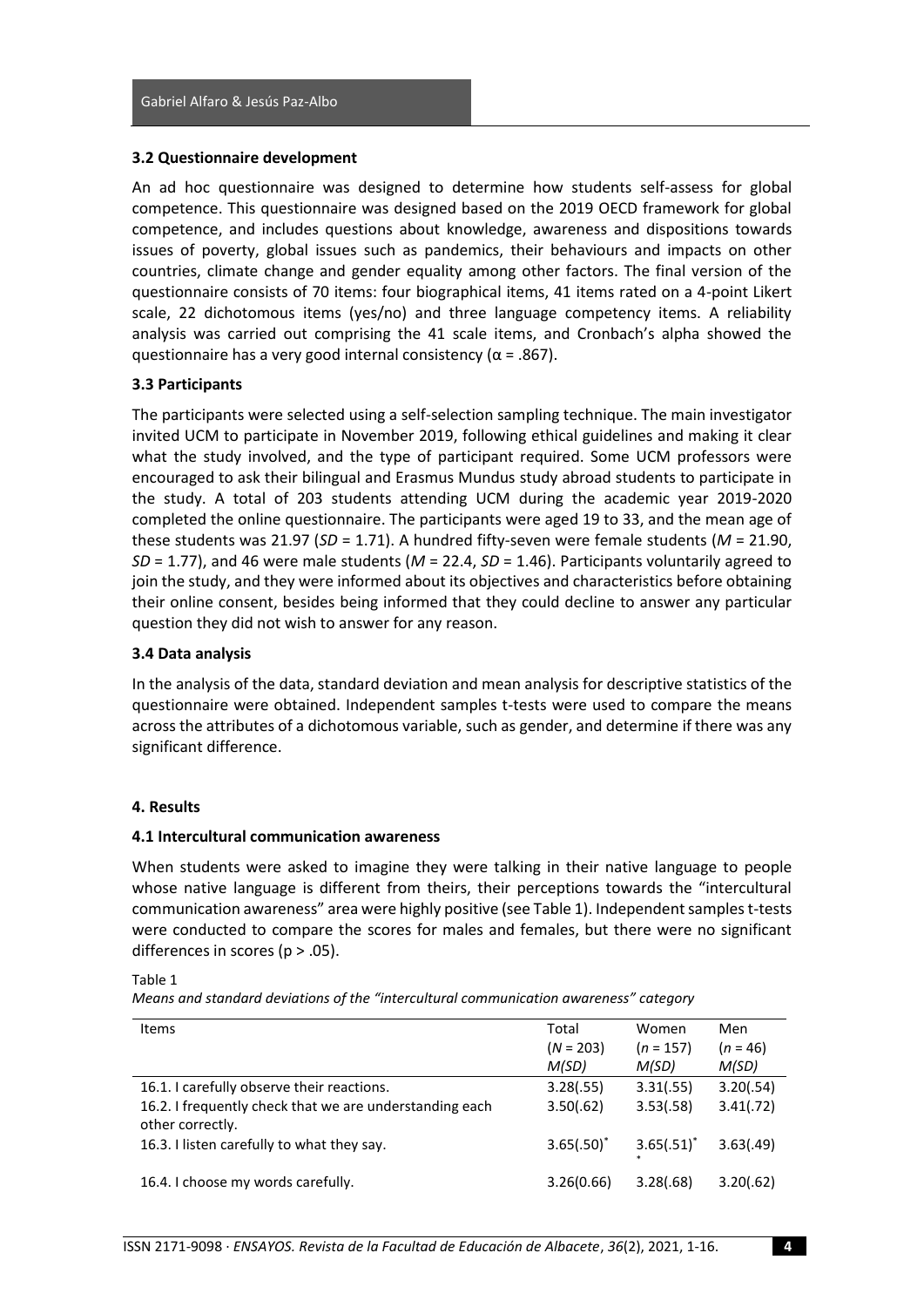|                                                                                                                                 | Bilingual and study abroad college students' attitudes<br>on global and intercultural competence |                            |                        |
|---------------------------------------------------------------------------------------------------------------------------------|--------------------------------------------------------------------------------------------------|----------------------------|------------------------|
| 16.5. I give concrete examples to explain my ideas.<br>16.6. I explain things very carefully.                                   | 3.29(0.63)<br>$3.18(0.62)^{*}$                                                                   | 3.29(.62)<br>$3.17(.61)^*$ | 3.28(.66)<br>3.20(.65) |
| 16.7. If there is a problem with communication, I find ways<br>around it (e.g. by using gestures, re-explaining, writing etc.). | 3.71(0.48)                                                                                       | 3.73(.48)                  | 3.65(.48)              |

*Note*. Responses to these items were on a 4-point scale (1 = Strongly disagree and 4 = Strongly agree). \**N* = 202; \*\**n* = 156

#### **4.2 Global mindedness**

Students' perceptions on "global mindedness" were also positive (see Table 2). Since overall difference was initially found between males and females, independent samples t-tests were conducted to compare their scores. There were no significant differences in scores ( $p > .05$ ).

Table 2

*Means and standard deviations of the "global mindedness" category*

| <b>Items</b>                                                    | Total           | Women          | Men             |
|-----------------------------------------------------------------|-----------------|----------------|-----------------|
|                                                                 | $(N = 203)$     | $(n = 157)$    | $(n = 46)$      |
|                                                                 | M(SD)           | M(SD)          | M(SD)           |
| 17.1. I think of myself as a citizen of the world.              | 3.29(.74)       | 3.32(.73)      | 3.20(0.78)      |
| 17.2. When I see the poor conditions that some people in the    | $3.09(.73)^*$   | 3.17(.68)      | $2.82(.83)$ *** |
| world live under, I feel a responsibility to do something about |                 |                |                 |
| it.                                                             |                 |                |                 |
| 17.3. I think my behaviour can impact people in other           | 3.20(.71)       | 3.25(.70)      | 3.02(.75)       |
| countries.                                                      |                 |                |                 |
| 17.4. It is right to boycott companies that are known to        | $3.18(.75)^*$   | $3.19(.71)$ ** | 3.17(.90)       |
| provide poor workplace conditions for their employees.          |                 |                |                 |
| 17.5. I can do something about the problems of the world.       | $3.00(.69)^{*}$ | $3.04(.69)$ ** | 2.80(.65)       |
| 17.6. Looking after the global environment is important to      | $3.54(.57)^*$   | $3.56(.54)$ ** | 3.50(.66)       |
| me.                                                             |                 |                |                 |

*Note.* Responses to these items were on a 4-point scale (1 = Strongly disagree and 4 = Strongly agree). \**N* = 202; \*\**n* = 156; \*\*\**n* = 45

#### **4.3 Interest about other cultures**

Students' perceptions on "interest about other cultures" were positively similar (see Table 3). Independent samples t-tests were conducted, but there were no significant differences in scores for males and females ( $p > .05$ ).

Table 3

*Means and standard deviations of the "interest about other cultures" category*

| <b>Items</b>                                                                    | Total<br>$(N = 202)$<br>M(SD) | Women<br>$(n = 156)$<br>M(SD) | Men<br>$(n = 46)$<br>M(SD) |
|---------------------------------------------------------------------------------|-------------------------------|-------------------------------|----------------------------|
| 18.1. I want to learn how people live in different countries.                   | 3.66(.58)                     | 3.68(.58)                     | 3.61(.58)                  |
| 18.2. I want to learn more about the religions of the world.                    | 2.83(.90)                     | 2.88(.88)                     | 2.67(.97)                  |
| 18.3. I am interested in how people from various cultures see the<br>world.     | 3.66(.53)                     | 3.65(.55)                     | 3.67(.47)                  |
| 18.4. I am interested in finding out about the traditions of other<br>cultures. | 3.67(.57)                     | 3.67(.57)                     | 3.67(.56)                  |

*Note.* Responses to these items were on a 4-point scale (1 = Not at all like me and 4 = Very much like me).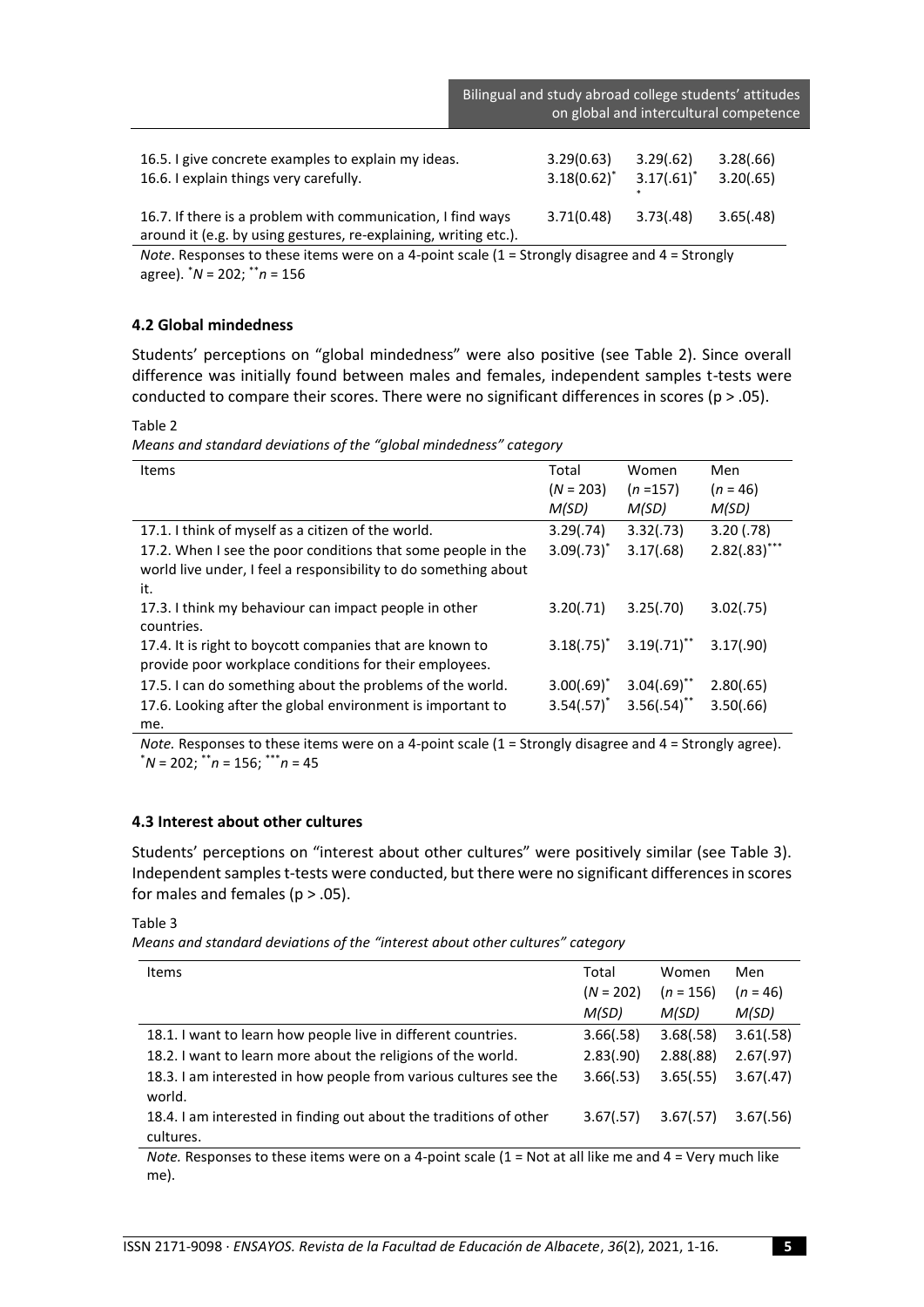#### **4.4 Adaptability**

Students' perceptions on "adaptability" were also highly positive (see Table 4). Independent sample t-tests were conducted to compare the scores for males and females, but no significant differences in scores were found (p > .05).

#### Table 4

*Means and standard deviations of the "adaptability" category*

| <b>Items</b>                                                    | Total         | Women       | Men            |
|-----------------------------------------------------------------|---------------|-------------|----------------|
|                                                                 | $(N = 202)$   | $(n = 156)$ | $(n = 46)$     |
|                                                                 | M(SD)         | M(SD)       | M(SD)          |
| 19.1. I can deal with unusual situations.                       | 3.12(.59)     | 3.10(.57)   | 3.20(.65)      |
| 19.2. I can change my behaviour to meet the needs of new        | 3.30(.57)     | 3.26(.57)   | 3.46(.55)      |
| situations.                                                     |               |             |                |
| 19.3. I can adapt to different situations even when under       | 3.08(.70)     | 3.03(.69)   | 3.22(.73)      |
| stress or pressure.                                             |               |             |                |
| 19.4. I can adapt easily to a new culture.                      | 3.16(.67)     | 3.14(.69)   | 3.24(.64)      |
| 19.5. When encountering difficult situations with other         | $3.15(.57)^*$ | 3.15(.55)   | $3.13(.63)$ ** |
| people, I can think of a way to resolve the situation.          |               |             |                |
| 19.6. I am capable of overcoming my difficulties in interacting | 3.28(.58)     | 3.28(.57)   | 3.30(.63)      |
| with people from other cultures.                                |               |             |                |

*Note.* Responses to these items were on a 4-point scale (1 = Not at all like me and 4 = Very much like me). \**N* = 201; \*\**n* = 45

#### **4.4 Perspective taking**

When students were asked what it would be like for them to perform certain tasks on their own (see Table 5), their perceptions were also high. However, overall difference was initially found for sex, so independent samples t-tests were conducted to compare the scores for males and females. There were no significant differences in scores ( $p > .05$ ).

Table 5

*Means and standard deviations of the "perspective taking" category*

| <b>Items</b>                                                     | Total         | Women            | Men        |
|------------------------------------------------------------------|---------------|------------------|------------|
|                                                                  | $(N = 202)$   | $(n = 156)$      | $(n = 46)$ |
|                                                                  | M(SD)         | M(SD)            | M(SD)      |
| 20.1. I try to look at everybody's side of a disagreement before | 3.34(.63)     | 3.36(.59)        | 3.30(.76)  |
| I make a decision.                                               |               |                  |            |
| 20.2. I believe that there are two sides to every question and   | 3.47(.65)     | 3.47(.65)        | 3.47(.66)  |
| try to look at them both.                                        |               |                  |            |
| 20.3. I sometimes try to understand my friends better by         | 3.55(.59)     | 3.58(.57)        | 3.43(.66)  |
| imagining how things look from their perspective.                |               |                  |            |
| 20.4. Before criticizing somebody, I try to imagine how I would  | $3.29(.73)^*$ | $3.34(.73)^{**}$ | 3.11(.74)  |
| feel if I were in their place.                                   |               |                  |            |
| 20.5. When I'm upset [with] someone, I try to take the           | 2.96(.74)     | 2.97(.74)        | 2.93(.74)  |
| perspective of that person for a while.                          |               |                  |            |

*Note.* Responses to these items were on a 4-point scale  $(1 = I \text{ couldn't do this and } 4 = I \text{ could do this})$ easily). \**N* = 200; \*\**n* = 154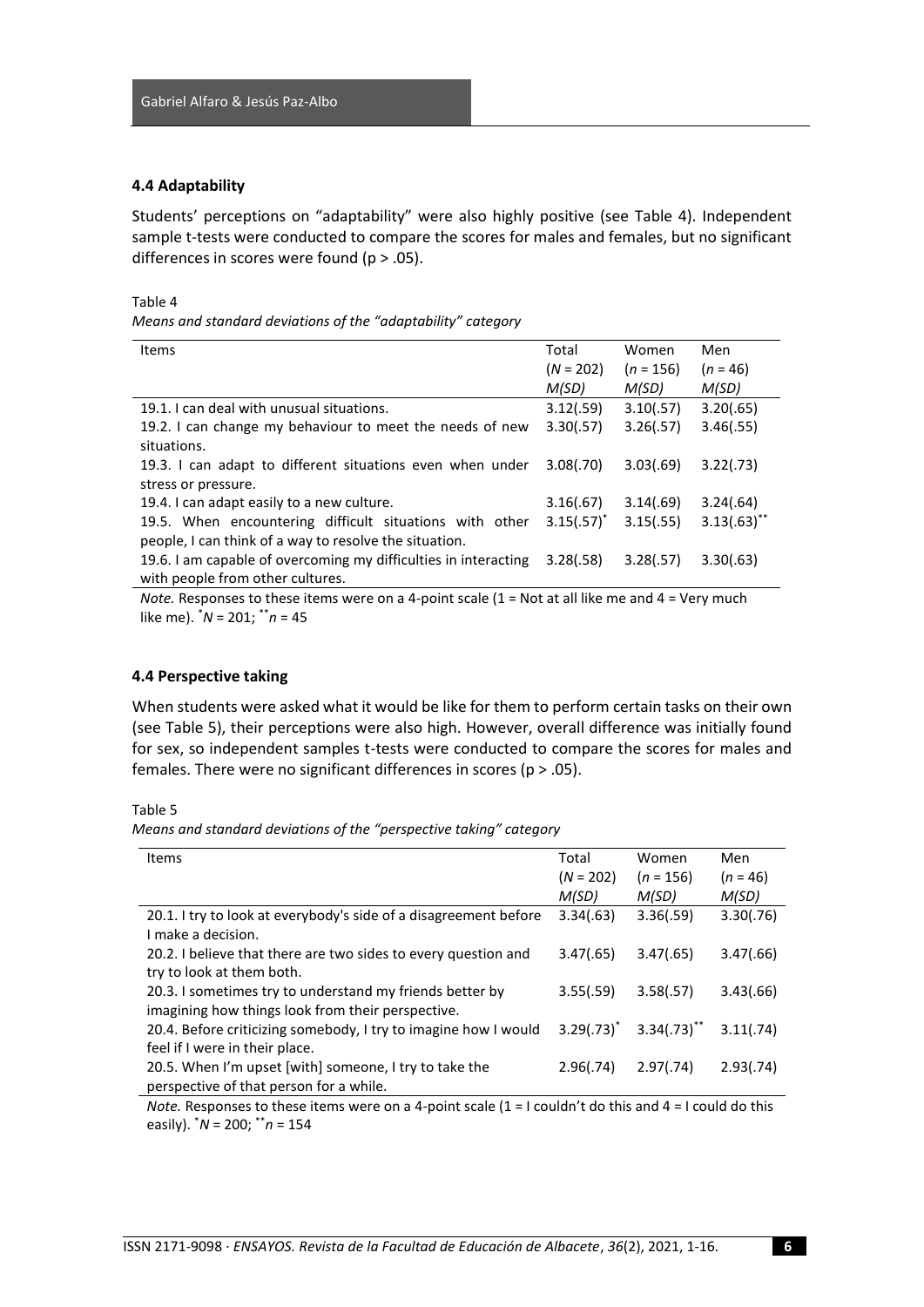#### **4.6 Self-Efficacy regarding global issues**

Students were asked how they would fare in "self-efficacy regarding global issues", and their perceptions were similar (see Table 6). Since overall difference was initially found in some of the items, independent samples t-tests were conducted to compare the scores for males and females. There were no significant differences (p > .05).

#### Table 6

*Means and standard deviations of the "self-efficacy regarding global issues" category*

| <b>Items</b>                                                 | Total           | Women          | Men        |
|--------------------------------------------------------------|-----------------|----------------|------------|
|                                                              | $(N = 201)$     | $(n = 155)$    | $(n = 46)$ |
|                                                              | M(SD)           | M(SD)          | M(SD)      |
| 21.1. Explain how carbon-dioxide emissions affect global     | 2.84(.90)       | 2.79(.91)      | 3.00(.84)  |
| climate change.                                              |                 |                |            |
| 21.2. Establish a connection between prices of textiles and  | $3.03(.87)^{*}$ | $3.00(.86)$ ** | 3.13(.89)  |
| working conditions in the countries of production.           |                 |                |            |
| 21.3. Discuss the different reasons why people become        | 3.22(.80)       | 3.25(.78)      | 3.13(.89)  |
| refugees.                                                    |                 |                |            |
| 21.4. Explain why some countries suffer more from global     | 3.16(.80)       | 3.16(.81)      | 3.15(.76)  |
| climate change than others.                                  |                 |                |            |
| 21.5. Explain how economic crises in single countries affect | 2.63(.95)       | 2.59(.92)      | 2.76(1.06) |
| the global economy.                                          |                 |                |            |
| 21.6. Discuss the consequences of economic development       | 3.00(.88)       | 2.94(.88)      | 3.17(.88)  |
| on the environment.                                          |                 |                |            |

*Note.* Responses to these items were on a 4-point scale (1 = I couldn't do this and 4 = I could do this easily). \**N* = 200; \*\**n* = 154

#### **4.7 Awareness of global issues**

Students were asked to rate about being familiar with and their ability to explain "awareness of global issues" (see Table 7), and their perceptions were positive. Overall difference was initially found in some items for males and females, so independent samples t-tests were conducted. There were no significant differences in scores ( $p > .05$ ).

#### Table 7

*Means and standard deviations on "awareness of global issues" category*

| <b>Items</b>                                                 | Total         | Women          | Men        |
|--------------------------------------------------------------|---------------|----------------|------------|
|                                                              | $(N = 201)$   | $(n = 155)$    | $(n = 46)$ |
|                                                              | M(SD)         | M(SD)          | M(SD)      |
| 22.1. Climate change and global warming                      | $3.39(.59)^*$ | $3.38(.59)$ ** | 3.41(.62)  |
| 22.2. Global health (e.g. epidemics)                         | $2.84(.75)^*$ | $2.84(.78)$ ** | 2.80(.69)  |
| 22.3. Migration (movement of people)                         | 3.17(.66)     | 3.19(.63)      | 3.13(.75)  |
| 22.4. International conflicts                                | 2.85(.78)     | 2.76(.74)      | 3.13(.83)  |
| 22.5. Hunger or malnutrition in different parts of the world | 2.91(.65)     | 2.96(.64)      | 2.72(.66)  |
| 22.6. Causes of poverty                                      | $2.97(.70)^*$ | $2.98(.69)$ ** | 2.91(.76)  |
| 22.7. Equality between men and women in different parts of   | 3.44(.61)     | 3.49(.62)      | 3.28(.58)  |
| the world                                                    |               |                |            |

*Note.* Responses to these items were on a 4-point scale (1 = I have never heard of this and 4 = I am familiar with this and I would be able to explain this well). \**N* = 200; \*\**n* = 154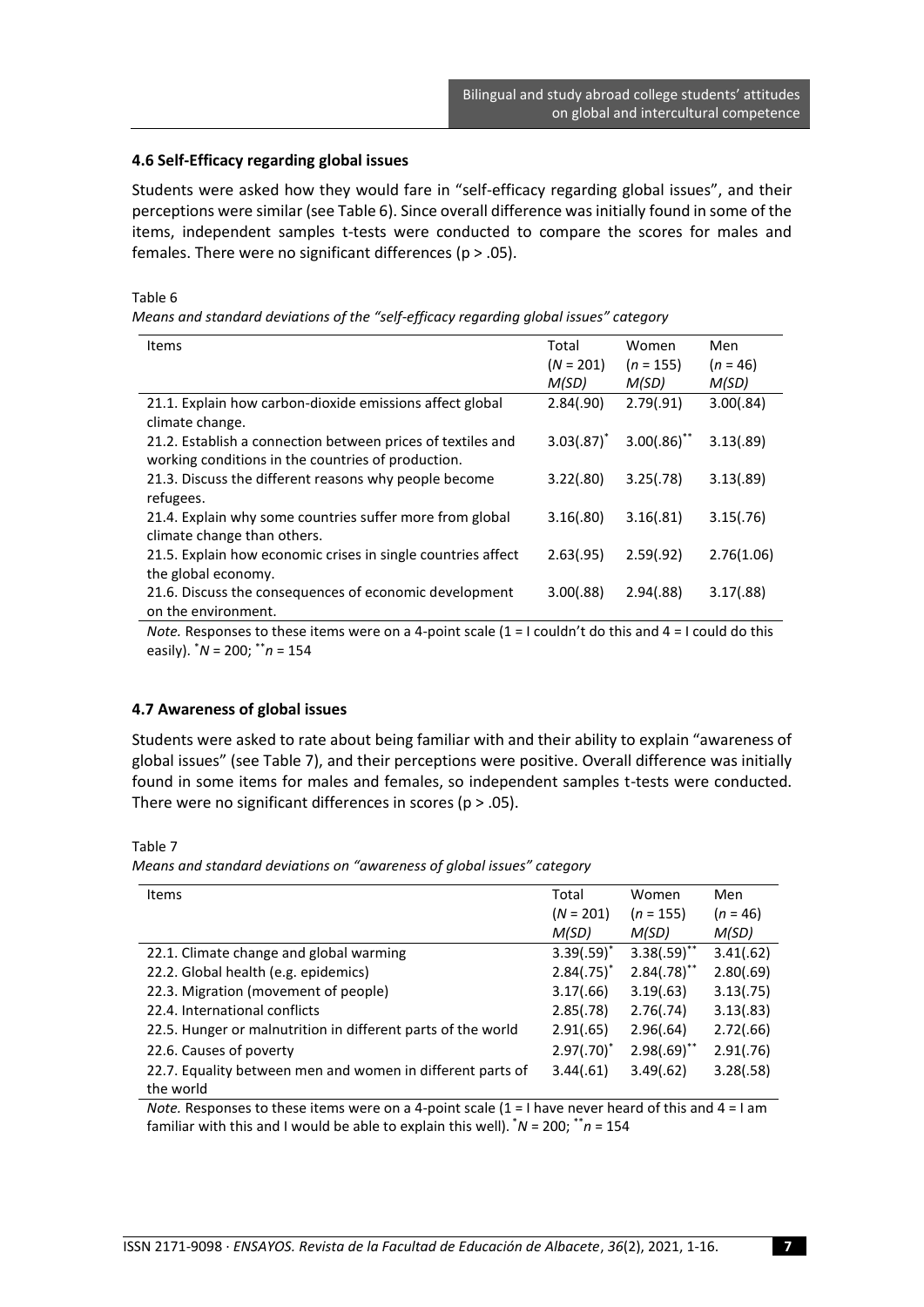#### **4.8 Languages and contact with others**

When participants were asked whether they have contact with people from other countries in their families, only 36.96% of 46 male students acknowledge they do, while 46.79% of 156 female students do. Figure 1 displays the percentage of male and female students who answered whether they have contact with people from other countries in their families ( $N =$ 202).





Nevertheless, a total of 159 students have contact with people from other countries at school, 73.91% male and 80.64% female students. Figure 2 displays the percentage of male and female students who answered whether they have contact with people from other countries at school  $(N = 201)$ .

Figure 2 *Clustered bar percentage by contact with others at school*



When participants were asked whether they have contact with people from other countries in their neighbourhoods, only 43.48% of 46 male students acknowledge they do, while 46.15% of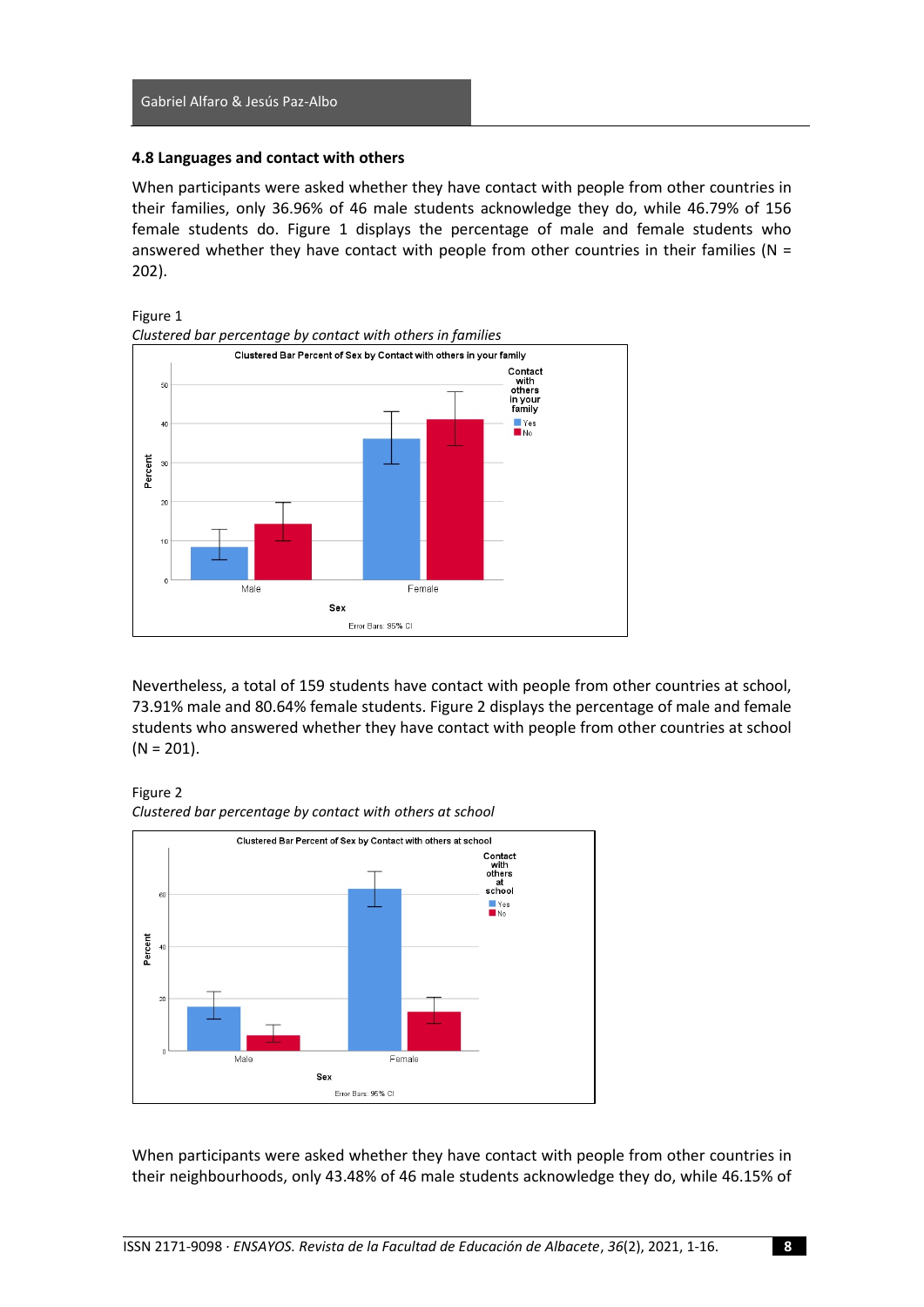156 female students do. Figure 3 displays the percentage of male and female students who answered whether they have contact with people from other countries in their neighbourhoods  $(N = 202)$ .



A total of 164 students have contact with people from other countries in their circle of friends, 71.74% of 46 male students and 83.44% of 157 female students. Figure 4 displaysthe percentage of male and female students who answered whether they had contact with people from other countries in their circle of friends (N = 203).



Figure 4

On the other hand, 56.22% of students participate in activities promoting equality between men and women. However, only 32.61% of 46 male students participate in such activities, whereas 63.23% of 155 female students do. Figure 5 displays the percentage of male and female students who answered whether they participate in activities promoting equality between men and women (N = 201).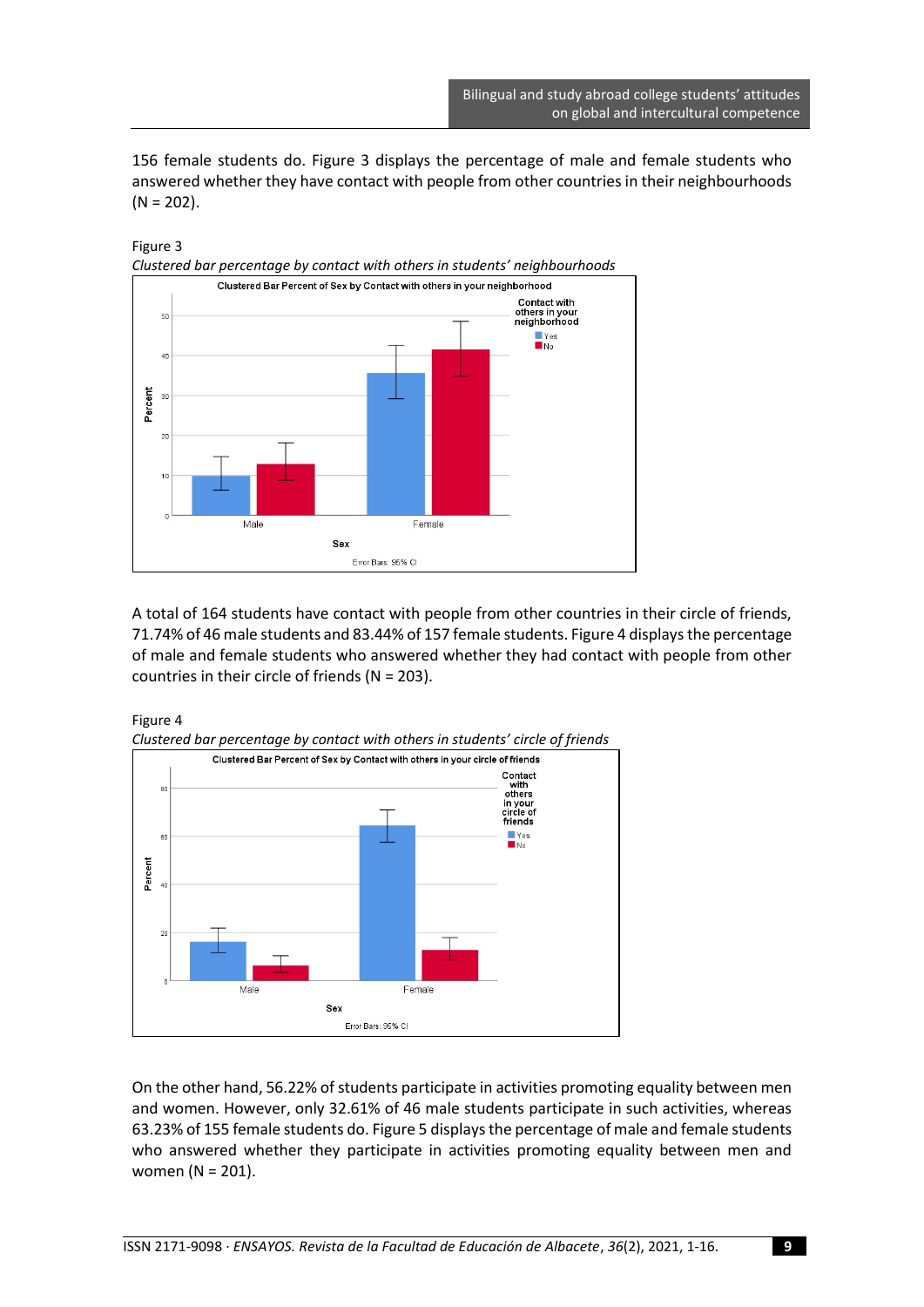#### Gabriel Alfaro & Jesús Paz-Albo





Regarding the number of languages spoken by the participants, most male (*M* = 2.83, *SD* = .709) and female (*M* = 2.64, *SD* = .772) students speak more than two languages. However, out of 46 male students, 16 (34.78%) speak two languages, 22 (47.83%) speak three languages and eight (17.39%) speak four or more languages. For the 157 female students, there are 10 (6.37%) who speak only one language, 54 (34.39%) who speak two languages, 73 (46.50%) who speak three languages and 18 (11.46%) who speak four or more languages. Figure 6 displays the percentage of languages spoken by male and female students (N = 203).



*Clustered bar percentage by participation in activities promoting equality*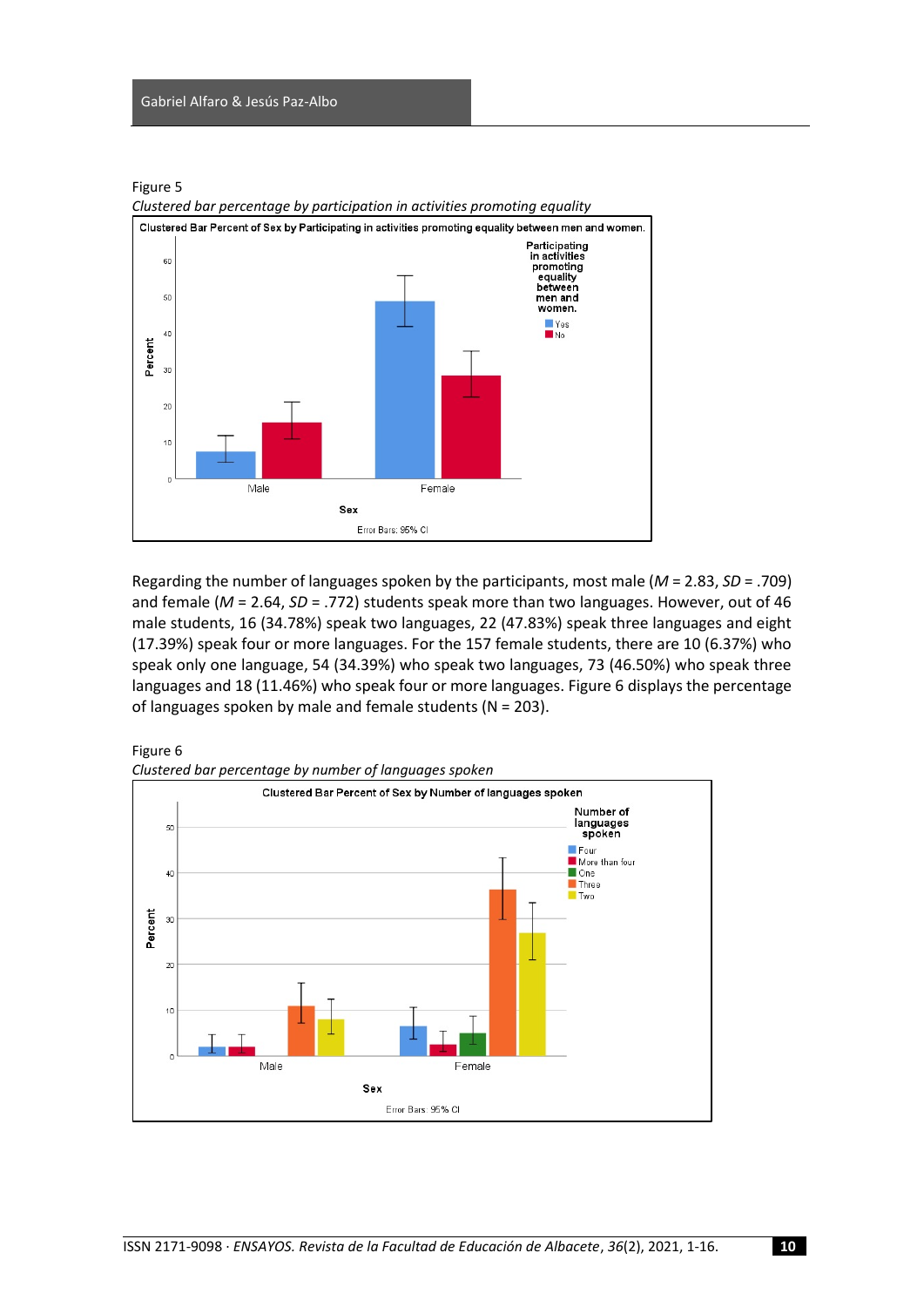#### **5. Discussion**

Higher education institutions are becoming increasingly culturally diverse and the current globalisation context has caused increased interactions of mobility programme students from different backgrounds. In this study, we were interested in learning how bilingual and Erasmus Mundus students from UCM self-assess in terms of interculturality and global competence. Under the umbrella of the OECD framework, this study looks at the perceptions of students and finds that bilingual and Erasmus Mundus students exhibit more than a basic measure of global competency.

Data suggest that participants have the most contact with people from other countries within their schools and their circle of friends, but not so much in their own families or neighbourhoods. Study abroad students seek mutual understanding, and this could be a factor in openness to others and pursuing experiences in higher education in a foreign country, whether Erasmus programme or other, and it may help in policy issues regarding diversity and schooling. In fact, there is a compelling interest for schools to be diverse in order to instil in students a global outlook or a nudge toward global competence and intercultural understanding. Schools serve as sites for many to socialise and meet new friends in a diverse society (Ladson-Billings, 2005). Therefore, having students be exposed to diverse schools and friends may be another strong compelling interest for the educational arena.

Most of the research on diversity studies comes from US higher education paradigms (Hurtado, 2007; Gurin, Dey, Hurtado & Gurin, 2002). The research on the merits of diversity for higher education settings enters an arena where the term "diversity" becomes a proxy for race, a long history and debate about US identity politics and inclusion (or lack thereof diversity in higher education). The Scizek study (2015) sees international students as uniquely positioned to be what she calls "resources for global engagement" and, at the same time, they are considered products of "global flows" that have "crossed cultural borders" (Vande, Connor-Linton & Paige, 2009). Mobility is influenced by type, mode, length of study and, in some cases, even defection (Lee & Bailey 2020; Sziegat, 2020) in addition to push-pull and cross-cultural factors to study abroad. Another challenge of the Erasmus mobility programme, as Souto-Otero et al. (2019) note, is the financial barriers. However, as these authors further argue, "Erasmus+ is an important financial resource, especially for students from disadvantaged backgrounds and those from Eastern European Programme Countries" (2019, p. 5).

The analysis also exposes that bilingual and study abroad students at UCM are mainly women. In fact, previous research (Böttcher et al., 2016) suggests that there is a gender gap in the Erasmus programme, and it can vary within disciplines in countries and universities. However, there is a particular representative male bias in Nordic universities where a vast majority of men like to go to (Böttcher et al., 2016). Conversely, there are no overall score differences between males and females at UCM except for the topic of gender equality. Their responses reflect that women are more likely involved to be participating in issues regarding equality in gender. This finding suggests that men do not participate as much as women in events that concern gender equality in spite of its importance around the world (Horowitz & Fetterolf, 2020).

The current globalisation context also creates a need for becoming multilingual. Most UCM participants are multilingual and speak more than two languages. To Fan, Liberman, Keysar and Kinzler (2015), early exposure to multilingual environments can improve children's abilities to understand others' perspectives and confer cognitive benefits. To what extent these bilingual and Erasmus Mundus students were exposed to multilingual experiences when growing up are characteristics worth investigating further. Additionally, these results put forward the idea that the levels of educational attainment may be related to foreign language proficiency (Eurostat, 2019). It is worth noting, the mean age of the participants in this study is 21.9, a younger cohort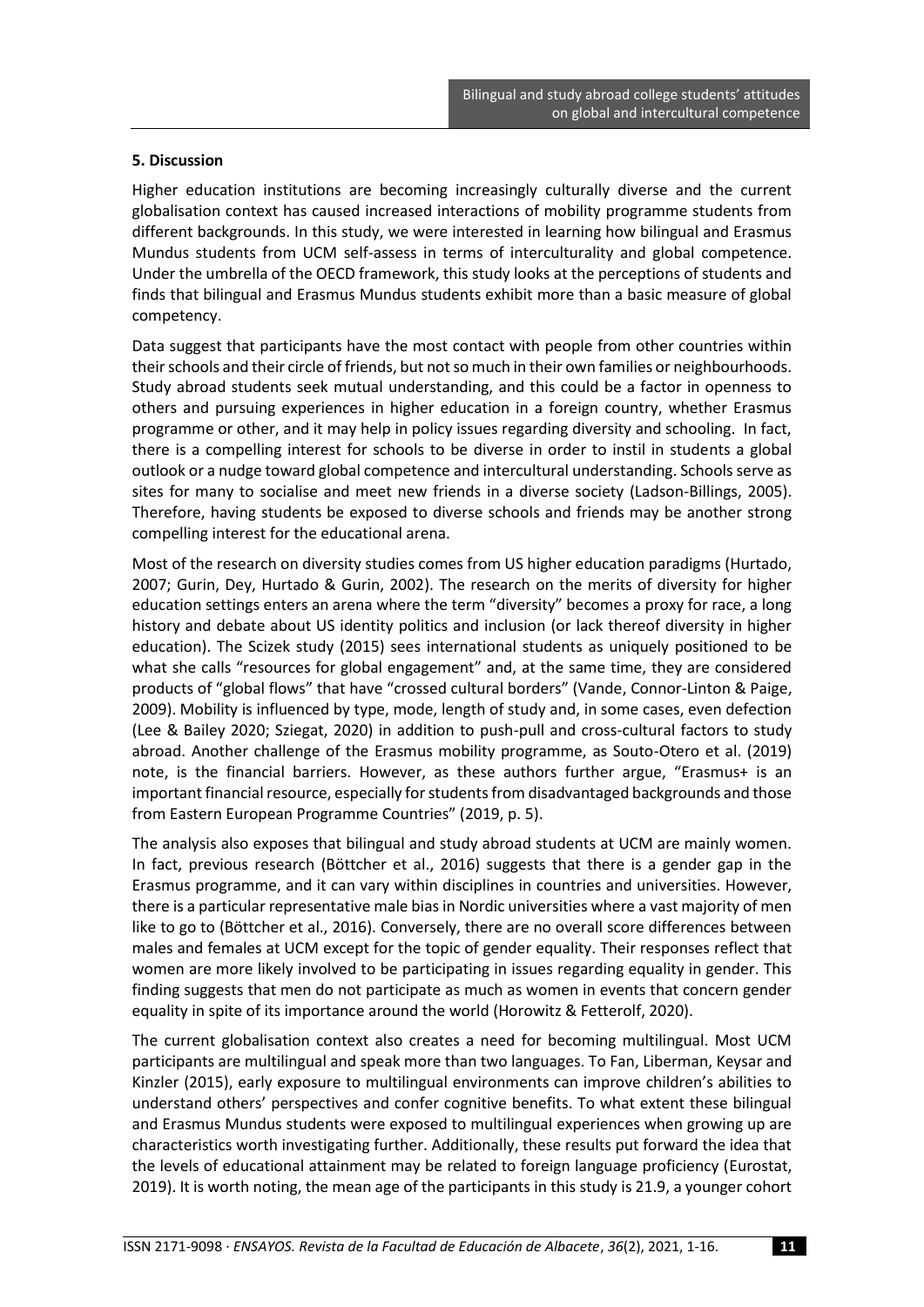in relation to the number of the overall EU data (see Eurostat, 2019). Research that looks at different cultural contexts and types of challenges this younger cohort faces is important to better understand the various factors students look for in these mobility experiences.

Given data from this study and its implications, university programmes need to enact and support policies that require students to continue foreign language studies during higher education or even follow courses taught in a foreign language (Eurostat, 2019). Further, the data shows most bilingual and Erasmus Mundus students self-assess as being able to communicate in more than two languages (multilingual) and having contact with others, which is befitting of the dimensions of global competence of examining of global intercultural issues, understanding perspectives, engaging in appropriate and effective interactions and taking action for sustainability and wellbeing. In this way, higher education institutions entering a decelerating globalisation and internationalisation phase are repositioned as a strength, empowering students to be better prepared with the competences required for a highly for an interconnected world.

#### **6. Conclusion**

In conclusion, our study provides evidence of the continued importance of mobility programmes in higher education intended to increase global competence and intercultural awareness of these growing mobility students, particularly over the past 20 years. Our study also contributes to the literature that is based on new perspectives and understanding of these mobility students' self-assessments on competence development, focusing on global and intercultural competence. The results suggest continued encouragement for higher education students to consider mobility programmes such as Erasmus Mundus Programmes to be exposed to new and diverse environments filled with linguistic, social, and cultural opportunities.

Our study further highlights a gender awareness component, whereby there may be opportunities for higher education mobility students to participate in activities that may help reduce various social inequalities. Moreover, study abroad programs can continue to imbue students to have perspective, be globally minded, take interest in other cultures, be globally aware and practice these attitudes in bilingual and multilingual contexts.

Overall, this study presented findings of one particular group of bilingual (the majority of students being multilingual) and study abroad students in a particular moment in time (prior to the current COVID-19 global pandemic). The value of this study also serves to illustrate the point that universities continue to be an important site for intercultural contact, global connection, cross-cultural exchange, and continued acquisition of global competences as framed by various scholars in the academic literature. As such, future research in this area might focus on the impact of study abroad experiences both within and outside the EU, and also look into studies about students who travel to destinations not often visited to enrich students' global understanding.

Finally, study findings point to the need for considering how bilingual and multilingual mobility students from higher education programmes compare in their global and intercultural competency assessments with other mobility students from major regions around the world like ASEAN countries<sup>1</sup> or Latin America to obtain further cross-cultural understanding results.

<sup>1</sup> ASEAN brings together ten Southeast Asian states, namely Brunei, Cambodia, Indonesia, Laos, Malaysia, Myanmar, the Philippines, Singapore, Thailand and Vietnam.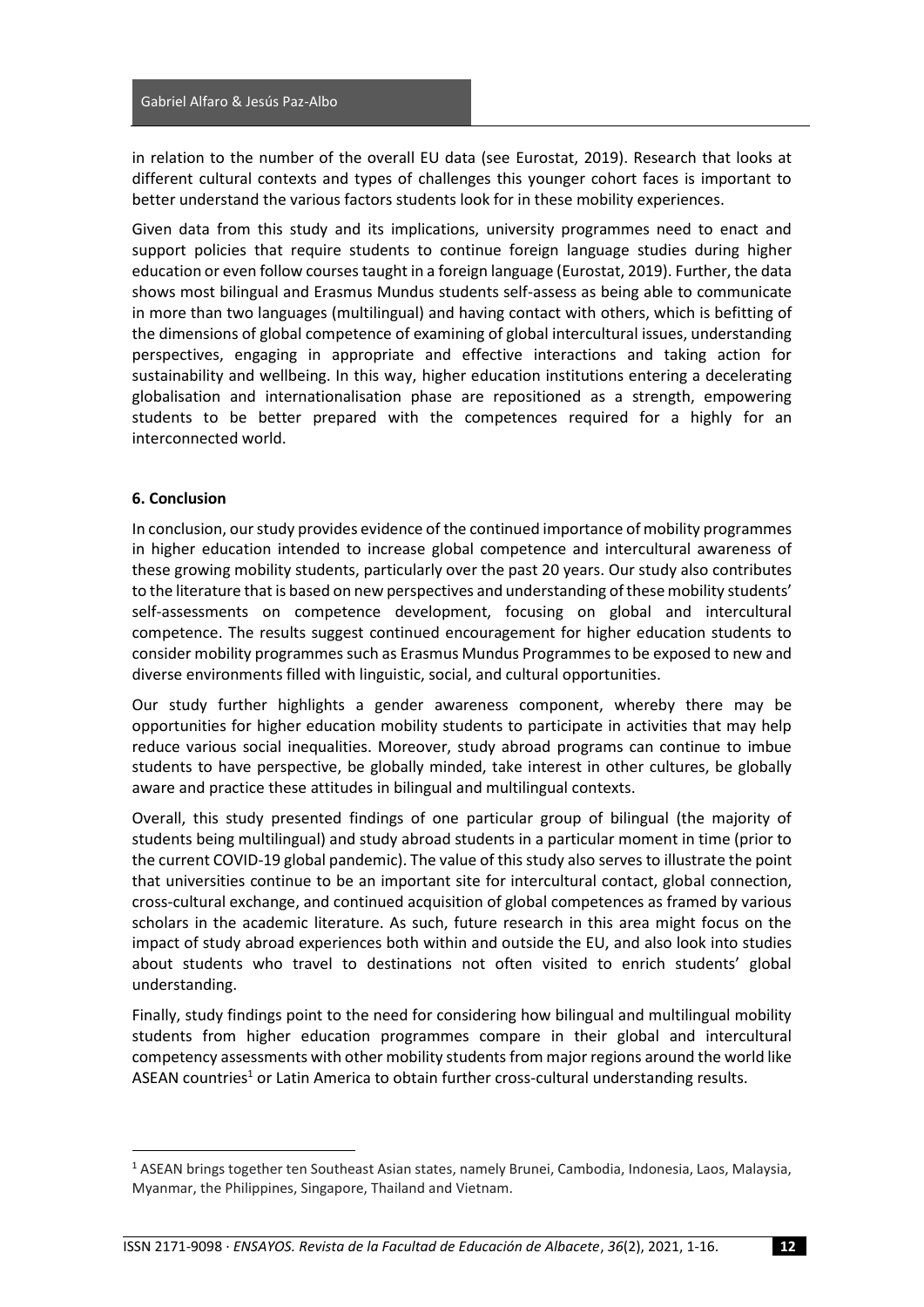#### **7. Limitations and suggestions for future research**

The reported study has several strengths but is not without limitations. First, we acknowledge the study was more focused on the students' self-assessed global competences than the real global competences acquired during the programme. Importantly, we did not use a pretestposttest design in our study so students' attitudes on interculturality and global competence may have motivated many of them to study abroad, or even these skills might have been learned at their home higher education institutions.

A second limitation concerns the design of the questionnaire regarding the role of universities. Future work should include questions in order to better know the relevance of mobility programmes in university settings, such as the language in which classes are taught, if students work in groups with other Spanish-speaking students or people from abroad and whether they have participated in college activities with students from their country of destination.

Additionally, our decision to focus on the UCM was based on the fact that this university was the canvas to test how global competence is self-assessed in a sample EU city. This narrowed population did limit the sample and a critical direction for future research would be to further investigate the relations of intercultural competency achievement with study abroad experiences in diverse higher education settings.

#### **References**

- Álamo-Vera, F. R., Hernández-López, L., Ballesteros-Rodríguez, J. L. & Saá-Pérez, D. (2020). Competence development and employability expectations: A gender perspective of mobility programmes in higher education. *Administrative Sciences*, *10*(3), 74. https://doi.org/10.3390/admsci10030074
- Arnove, R. F., Torres, C. A. & Franz, S. (Eds.). (1999). *Comparative education: The dialectic of the global and the local*. Rowman & Littlefield Publishers.
- Boix, V. & Jackson, A. (2021). Educating for global competence: Preparing our youth to engage the world. Asia Society. https://asiasociety.org/files/book-globalcompetence.pdf
- Böttcher, L., Araújo, N. A., Nagler, J., Mendes, J. F., Helbing, D. & Herrmann, H. J. (2016) Gender gap in the ERASMUS mobility program. *PLOS ONE*, *11*(2), e0149514. https://doi.org/10.1371/journal.pone.0149514
- Brandenburg, U., Berghoff, S., Taboadela, O., Bischof, L., Gajowniczek, J., Gehlke, A., Hachmeister, C. D., Ilieski, Z., Leichsenring, H., Petrova, D. & Vancea, M. L. (2014). *The Erasmus impact study: Effects of mobility on the skills and employability of students and the internationalisation of higher education institutions*. Publications Office of the European Union.
- Coatsworth, J. H. (2004). Globalization, growth, and welfare in history. In M. M. Suárez-Orozco & D. B. Qin-Hilliard (Eds.). *Globalization: Culture and education in the new millennium* (pp. 38-55). University of California Press.
- Council of Europe. (2006). *Plurilingual education in Europe. Language Policy Division*. https://www.ecml.at/Portals/1/documents/CoEdocuments/plurinlingaleducation\_en.pdf?ver=2017-02-07-160535-763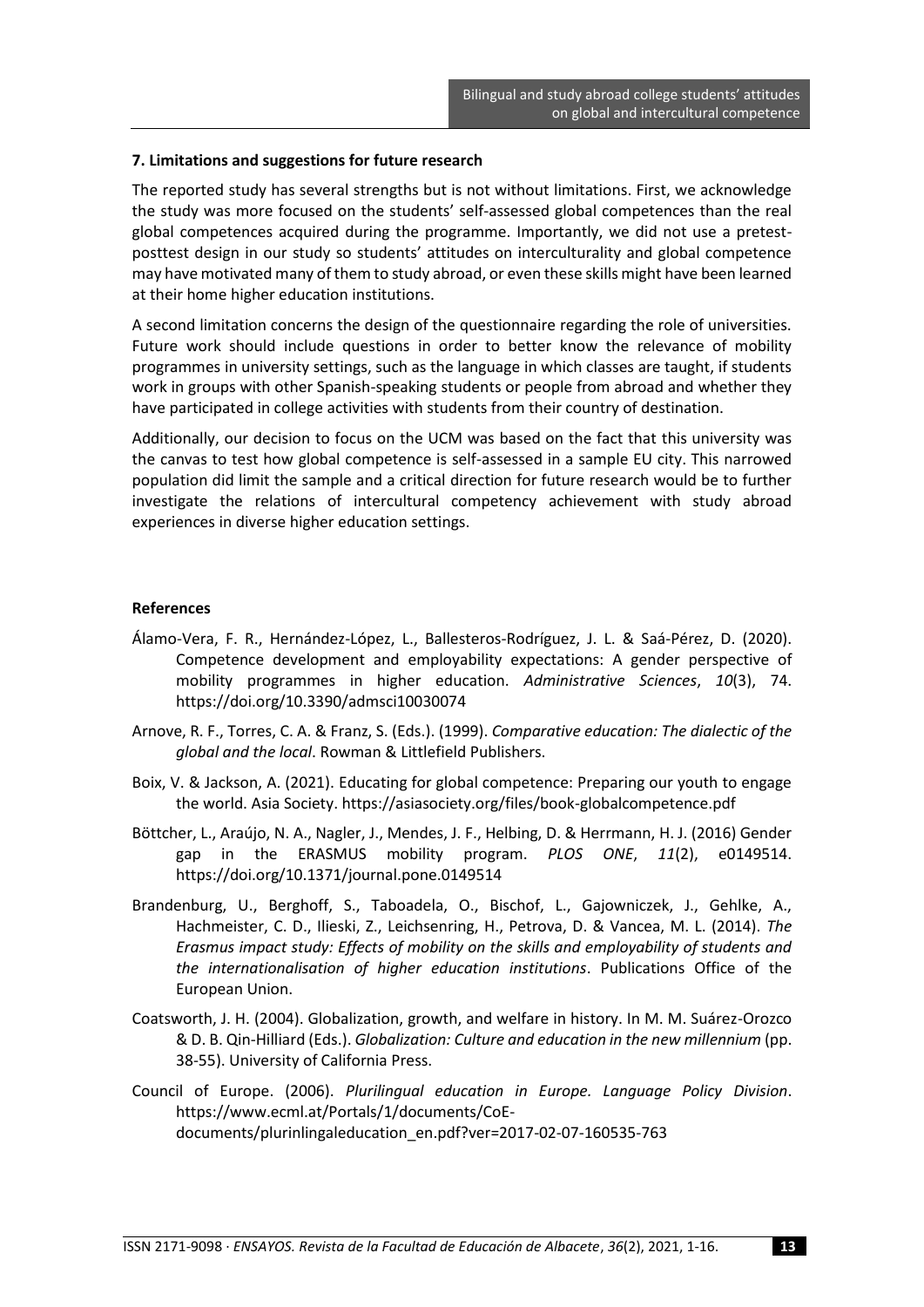- Deardorff, D. K. (2008). Intercultural competence: A definition, model, and implications for education abroad. In V. Savicki (Ed.). *Developing intercultural competence and transformation* (pp. 32-52). Stylus.
- Deardorff, D. K. (Ed.) (2009). *The SAGE handbook of intercultural competence*. Sage.
- Deardorff, D. K. (2011). *Promoting understanding and development of intercultural dialogue and peace: A comparative analysis and global perspective of regional studies on intercultural competence*. Report of the state of the arts and perspectives on intercultural competences and skills. UNESCO.
- Dervin, F. & Härkönen, A. (2017). 'I want to be able to understand each and every person that I come into contact with': Critical interculturality training, student mobility and perceptions of the 'intercultural'. In J. Jackson & S. Oguro (Eds.). *Intercultural interventions in study abroad* (pp. 55-70). Routledge.
- Diamond, A., Walkley, L., Forbes, P., Hughes, T. & Sheen, J. (2011). Global graduates: Global graduates into global leaders. https://www.ncub.co.uk/reports/global-graduates-intoglobal-leaders.html
- European Commission. (2018). *Proposal for a regulation of the European Parliament and of the Council establishing the digital Europe programme for the period 2021-2027*. https://eurlex.europa.eu/legal-content/EN/TXT/?uri=COM%3A2018%3A434%3AFIN
- Eurostat. (2019). *Foreign language skills statistics*. https://ec.europa.eu/eurostat/statisticsexplained/index.php/Foreign\_language\_skills\_statistics#Number\_of\_foreign\_languages \_known
- Fan, S. P., Liberman, Z., Keysar, B. & Kinzler, K. D. (2015). The exposure advantage: Early exposure to a multilingual environment promotes effective communication. *Psychological Science*, *26*(7), 1090-1097. https://doi.org/10.1177/0956797615574699
- Gupta, A. (2020). Preparing teachers in a pedagogy of third space: A postcolonial approach to contextual and sustainable early childhood teacher education. *Journal of Research in Childhood Education*, *34*(1), 43-58. https://doi.org/10.1080/02568543.2019.1692108
- Gurin, P., Dey, E. L., Hurtado, S. & Gurin, G. (2002). Diversity and higher education: Theory and impact on educational outcomes. *Harvard Educational Review*, *72*(3), 330-366. https://doi.org/10.17763/haer.72.3.01151786u134n051
- Horowitz, J. M. & Fetterolf, F. (2020, April 30). Worldwide optimism about future of gender equality, even as many see advantages for men. Pew Research Center. https://www.pewresearch.org/global/wpcontent/uploads/sites/2/2020/04/PG\_2020.04.30\_Global-Gender-Equality\_FINAL.pdf
- Hurtado, S. (2007). Linking diversity with the educational and civic missions of higher education. *Review of Higher Education: Journal of the Association for the Study of Higher Education*, *30*(2), 185-196. https://doi.org/10.1353/rhe.2006.0070
- Ladson-Billings, G. (2005). Differing concepts of citizenship: Schools and communities as sites of civic development. In N. Noddings (Ed.). *Educating citizens for global awareness* (pp. 69- 80). Teachers College Press.
- Lee, A. R. & Bailey, D. R. (2020). Examining South Korean university students' interactions with international students. *Asian Journal of University Education*, *16*(3), 43-58. https://doi.org/10.24191/ajue.v16i3.8622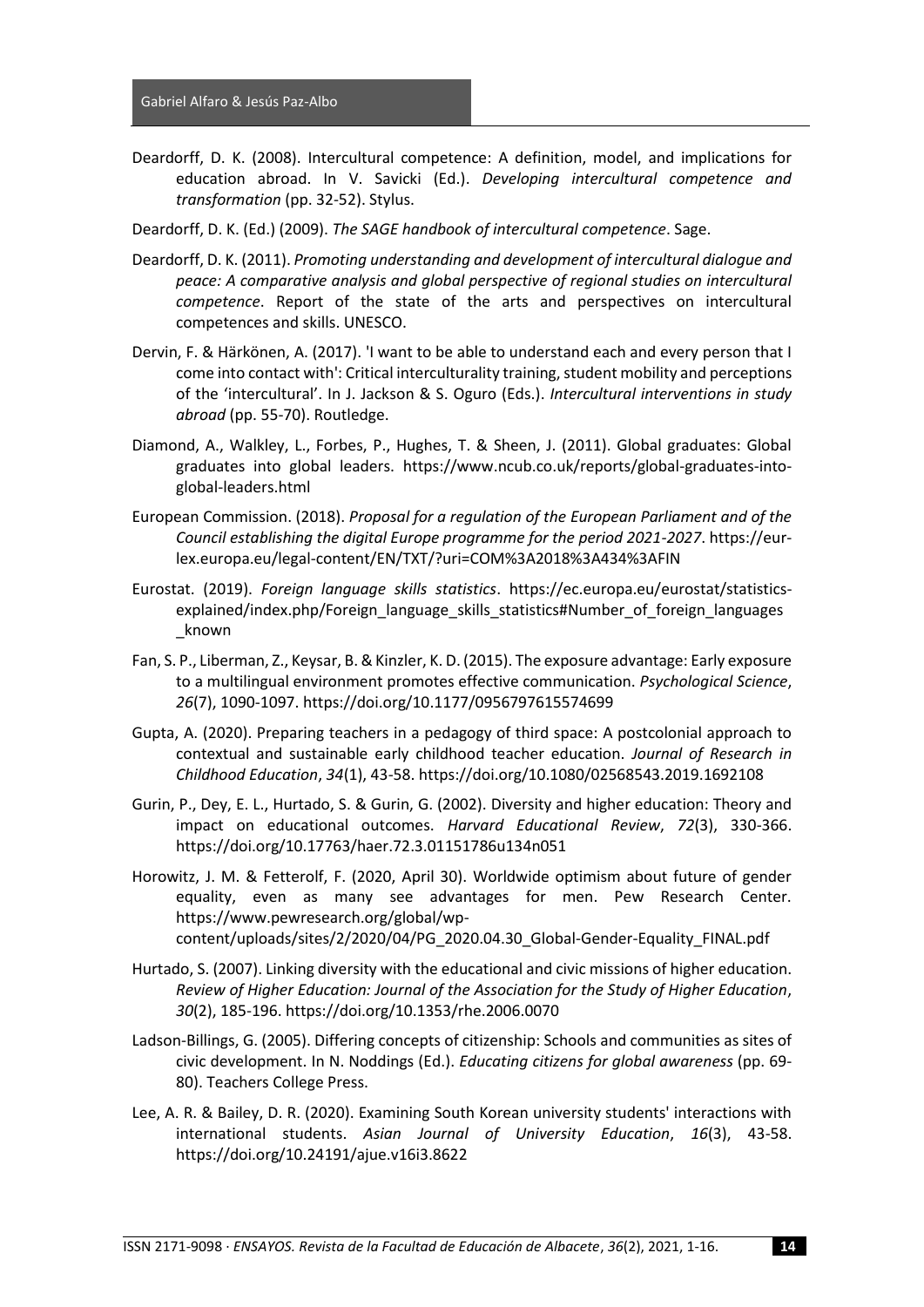- Martín, P. (2017). Preamble. In A. Perez-Encinas, L. Howard, L. E. Rumbley, & H. de Wit (Eds.). *The internationalization of higher education in Spain* (pp. 4-5). Spanish Service for the Internationalisation of Education.
- Medina, F. (2019, October 12). Estudiantes de todo el mundo eligen Madrid: 131.044 alumnos y un impacto de 1.000 millones. *El Mundo*. https://www.elmundo.es/madrid/2019/10/12/5da09a51fdddffc19f8b457e.html
- OECD. (2018). *Education at a glance 2018: OECD indicators*. OECD Publishing. https://doi.org/10.1787/eag-2018-en
- OECD. (2019). *PISA 2018 assessment and analytical framework*. OECD Publishing. https://doi.org/10.1787/b25efab8-en
- Perez-Encinas, A., Howard, L., Rumbley, L. E. & de Wit, H. (Eds.) (2017). *The internationalization of higher education in Spain*. Spanish Service for the Internationalisation of Education.
- Rumbley, L. E. (2010). Internationalisation in the universities of Spain: Changes and challenges at four institutions. In F. Maringe & N. Foskett (Eds.). *Globalisation and internationalisation in higher education: Theoretical and international perspectives* (pp. 207-224). Continuum.
- Sälzer, C. & Roczen, N. (2018). Assessing global competence in PISA 2018: Challenges and approaches to capturing a complex construct. *International Journal of Development Education and Global Learning*, *10*(1), 5-20. https://doi.org/10.18546/IJDEGL.10.1.02
- Siczek, M. M. (2015). Developing global competency in US higher education: Contributions of international students. *CATESOL Journal*, *27*(2), 5-21.
- Singh, P. & Doherty, C. (2004). Global cultural flows and pedagogic dilemmas: Teaching in the global university contact zone. *TESOL Quarterly*, *38*(1), 9-42. https://doi.org/10.2307/3588257
- Souto-Otero, M., Gehlke, A., Basna, K., Dóka, Á., Endrodi, G., Favero, L., Humburg, M., Jantoš, M., Key, O., Oberheidt, S. & Stiburek, Š. (2019). *Erasmus+ higher education impact study*. Publications Office of the European Union. https://doi.org/10.2766/162060
- Sziegat, H. (2020). Factors affecting international students' mobility in transnational higher education: Perspectives from China and Germany. In X. Zhu, J. Li, M. Li., Q. Liu, & H. Starkey (Eds.). *Education and mobilities. Perspectives on rethinking and reforming education* (pp. 119-150). Springer.
- UNESCO. (2015). *Rethinking education: Towards a global common good?* https://unevoc.unesco.org/e-forum/RethinkingEducation.pdf
- UNESCO. (2016). *Education 2030: Incheon declaration and framework for action for the implementation of sustainable development goal 4: Ensure inclusive and equitable quality education and promote lifelong learning opportunities for all*. UNESCO. https://unesdoc.unesco.org/ark:/48223/pf0000245656
- Vande, M., Connor-Linton, J. & Paige, M. P. (2009). The Georgetown consortium project: Interventions for student learning abroad. *Frontiers: The Interdisciplinary Journal of Study Abroad*, *18*(1), 1-75. https://doi.org/10.36366/frontiers.v18i1.251